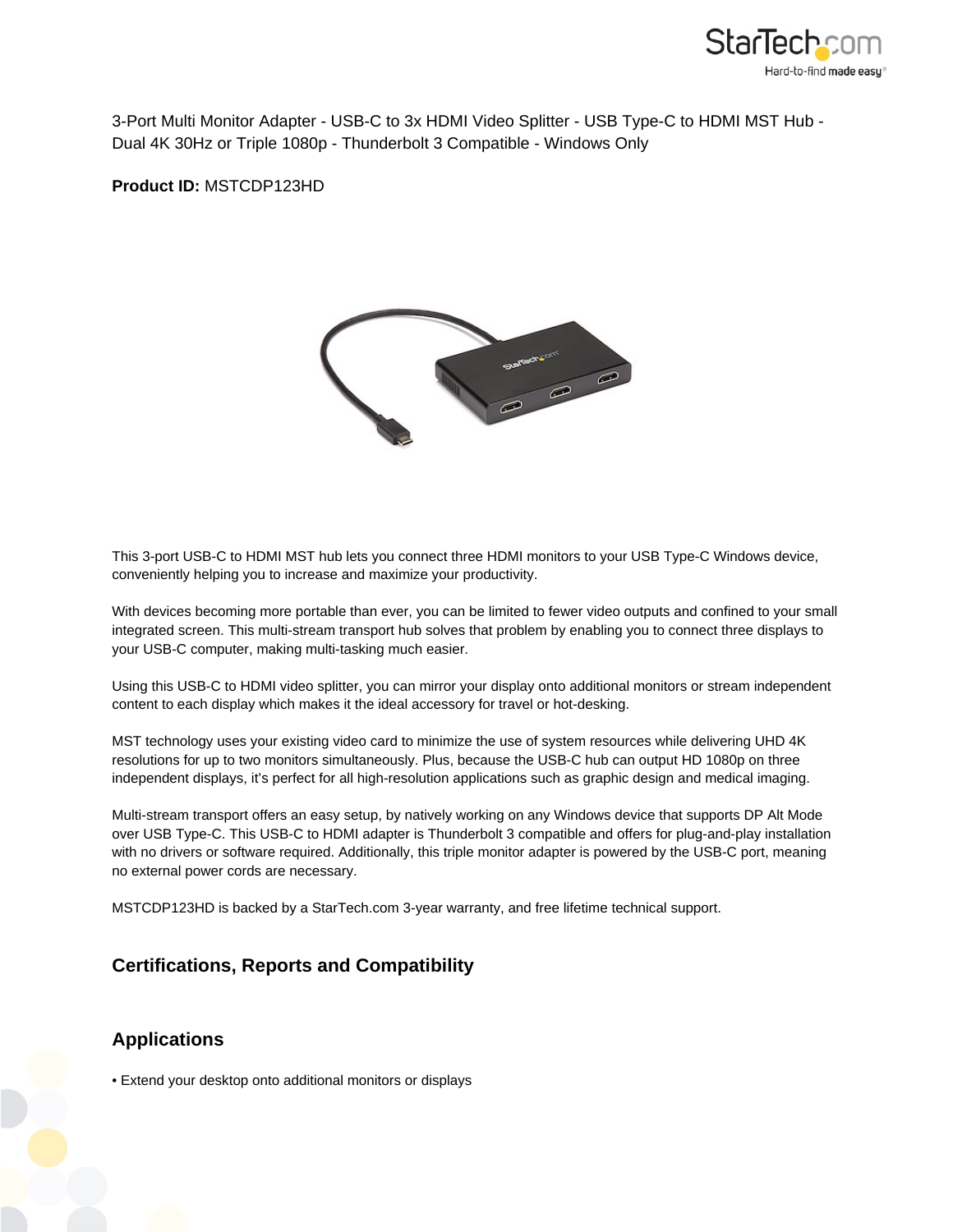

- Create dynamic digital signage with a panoramic video wall
- Span across multiple monitors to avoid side-scrolling
- Edit media across additional displays in any orientation
- Ideal for travel or hot-desking

## **Features**

• MULTIPLE MONITORS: USB-C to HDMI splitter to drive 2x 4K 30Hz or 3x 1080p 60Hz HDMI displays using a USB-C DP Alt-Mode port (DP 1.2/HBR2/MST) w/ no video compression; Thunderbolt 3 compatible

• CONVENIENCE: With a built-in 1ft cable, this bus-powered 3-port MST hub provides an easy method to connect up to three independent screens with any DisplayPort over USB Type-C Windows host device

• COMPATIBLE WITH: Dell XPS / Precision / Latitude, Lenovo ThinkPad X1 Carbon / Extreme, Surface Laptop 3 / Book 3 / Pro 7, HP ProBook / EliteBook / Spectre / ZBook & smaller (Mini -ITX) computers

• INCREASE PRODUCTIVITY: With minimal footprint, this multi stream transport hub helps increase your productivity by adding extended or mirrored displays to your workstation at the office/home office

• EASY TO USE: This triple or dual monitor adapter uses MST technology to natively support your HDMI monitors allowing for a driverless plug & play setup; fully compatible with Windows systems

| <b>Hardware</b>    |                                                       |                                 |
|--------------------|-------------------------------------------------------|---------------------------------|
|                    | Warranty                                              | 3 Years                         |
|                    | AV Input                                              | USB-C                           |
|                    | Ports                                                 | 3                               |
|                    | AV Output                                             | $HDMI - 1.4$                    |
|                    | Audio                                                 | Yes                             |
|                    | Chipset ID                                            | MegaChips - STDP4320            |
|                    |                                                       | VIA/VLI - VL100                 |
| <b>Performance</b> |                                                       |                                 |
|                    | Maximum Cable Distance 49.9 ft [15.2 m]<br>To Display |                                 |
|                    | Maximum Digital<br><b>Resolutions</b>                 | 3840 x 2160 @30hz               |
|                    | <b>Supported Resolutions</b>                          | 1024x768                        |
|                    |                                                       | 1280x720 (High-definition 720p) |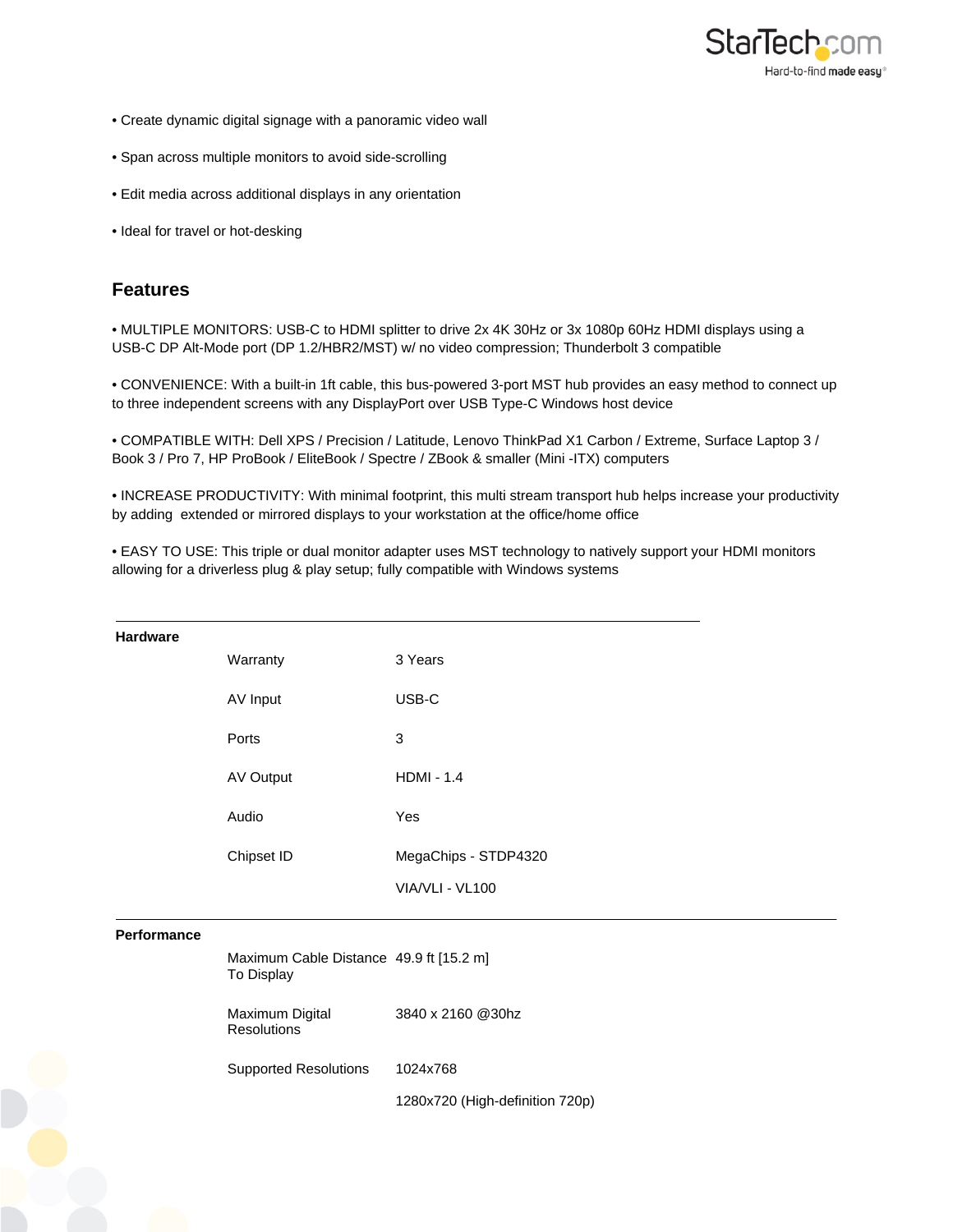

|                                           |                              | 1920x1080 (High-definition 1080p)   |
|-------------------------------------------|------------------------------|-------------------------------------|
|                                           |                              | 1920x1200                           |
|                                           |                              | 2560x1440                           |
|                                           |                              | 2560x1600                           |
|                                           |                              | 3840 x 2160 (Ultra HD 4K) @30hz     |
|                                           | Wide Screen Supported        | Yes                                 |
|                                           | Audio Specifications         | HDMI - 7.1 Channel Audio            |
| Connector(s)                              |                              |                                     |
|                                           | Connector A                  | USB-C (24 pin) DisplayPort Alt Mode |
|                                           | Connector B                  | HDMI (19 pin)                       |
| <b>Software</b>                           |                              |                                     |
|                                           | OS Compatibility             | Windows 10 (32/64)                  |
|                                           |                              | Windows 8/8.1 (32/64)               |
|                                           |                              | Windows 7(32/64)                    |
| Environmental                             |                              |                                     |
|                                           | <b>Operating Temperature</b> | 0C to 45C (32F to 113F)             |
|                                           | Storage Temperature          | -20C to 70C (-4F to 158F)           |
|                                           | Humidity                     | 50-90%                              |
| <b>Physical</b><br><b>Characteristics</b> |                              |                                     |
|                                           | Color                        | <b>Black</b>                        |
|                                           | <b>Accent Color</b>          | <b>Black</b>                        |
|                                           | Material                     | Plastic                             |
|                                           | Cable Length                 | 11.8 in [30 cm]                     |
|                                           | Product Length               | 4.1 in [10.5 cm]                    |
|                                           | Product Width                | 2.6 in [65 mm]                      |
|                                           | Product Height               | 0.6 in [15 mm]                      |
|                                           | Weight of Product            | 4.2 oz [118 g]                      |
|                                           |                              |                                     |